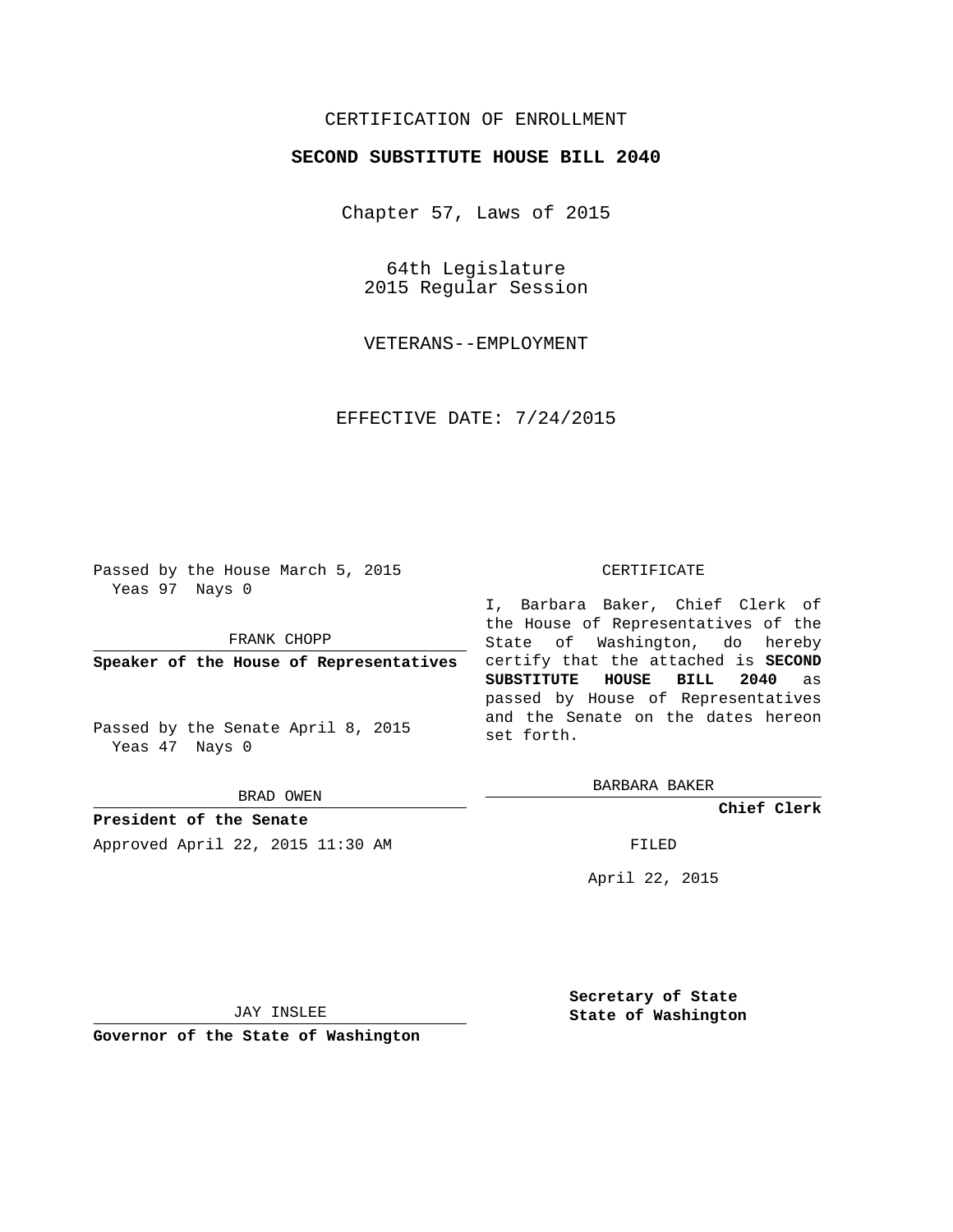## **SECOND SUBSTITUTE HOUSE BILL 2040**

Passed Legislature - 2015 Regular Session

**State of Washington 64th Legislature 2015 Regular Session**

**By** House Appropriations (originally sponsored by Representatives McCabe, Caldier, Senn, Harris, McBride, Dent, Johnson, Sells, Kagi, Kilduff, and Wilson)

READ FIRST TIME 02/27/15.

 AN ACT Relating to increasing employment for veterans; adding a new section to chapter 73.16 RCW; and creating a new section.

BE IT ENACTED BY THE LEGISLATURE OF THE STATE OF WASHINGTON:

 NEW SECTION. **Sec. 1.** The legislature finds that veterans are national heroes who have made great sacrifices in their lives for the protection of our nation. The legislature recognizes that many of these veterans reside in Washington where there are a high number of military installations.

 Over six hundred thousand veterans reside in Washington. The legislature finds that the unemployment rate among these veterans is of great concern, particularly among young veterans. In 2014, the unemployment rate for veterans between the ages of eighteen and twenty-five was approximately twenty-one percent, despite having such diverse and valued skill sets, including expertise in fields such as health care or technology, and strong discipline and leadership 16 abilities.

 The legislature recognizes the importance of facilitating and 18 focusing on the hiring of our veterans.

 For these reasons, the legislature intends to create a statewide campaign to increase veteran employment in Washington by engaging state agencies, local governments, and businesses.